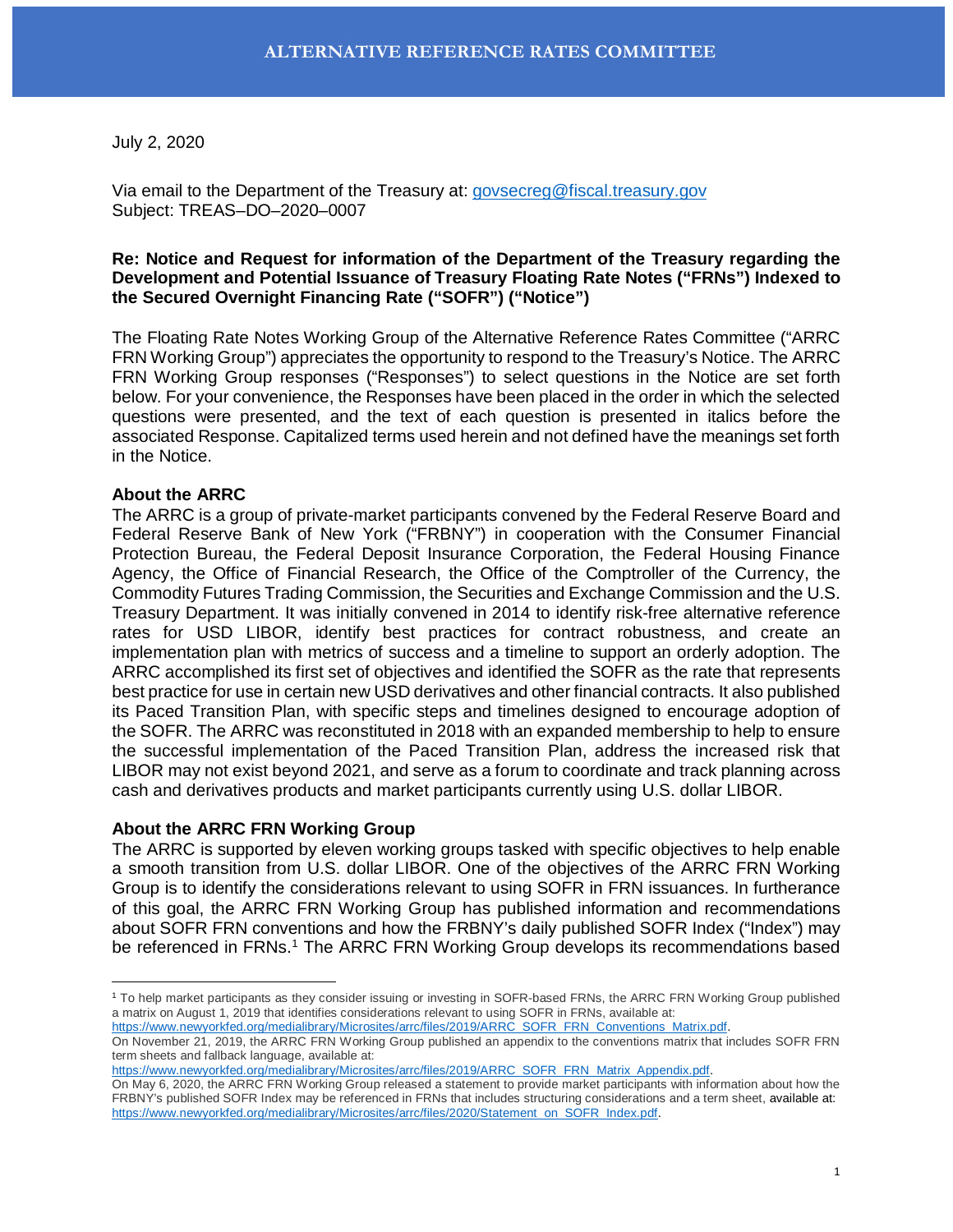on feedback it receives from a broad range of market participants including buy-side, sell-side, and intermediary participants in markets affected by U.S. dollar LIBOR, which have been actively engaged in the ARRC's efforts.

\* \* \*

*Question 3.1: What are the primary considerations Treasury should evaluate when structuring a Treasury SOFR-indexed FRN? How would different potential security structures affect investment decisions by market participants, including with respect to activity in derivatives markets?*

**Response:** The ARRC FRN Working Group recommends that Treasury consider the following factors when structuring an FRN:

- Secondary market liquidity and trading for various FRN structures
- Timing of payments (*e.g.*, delayed payments are an impediment for many buy-side market participants according to a survey conducted by The Credit Roundtable<sup>[2](#page-1-0)</sup>)
- Operational efficiency (*e.g.*, fewer system enhancements required)
- Ease of calculation (*e.g.*, systems are capable of calculating final accrued amounts before settlements are due)
- Hedge effectiveness (*i.e.*, how closely the coupons could align with the floating leg of a SOFRlinked cleared derivative)
- Inclusion of all SOFR fixings in the calculation of payments (*i.e.,* generally market participants wish to avoid "lockouts" as discussed below)
- Market consistency (*i.e.,* market participants have cited consensus across FRN structures as an important factor in either issuing or buying FRNs)

Additional considerations for structuring the FRN are set forth in the ARRC FRN Working Group's Response to Question 3.8 below.

*Question 3.5: Should interest on Treasury SOFR-indexed FRNs be calculated based on a simple average or a compounded average of SOFR? Should Treasury consider indexing the security to an average rate based on SOFR, such as those recently published by FRBNY as administrator for SOFR? If so, what would be the optimal averaging period for a SOFR-indexed FRN?*

**Response:** The ARRC FRN Working Group recommends that Treasury issue an FRN based on a compounded average of daily SOFR rather than a simple average of daily SOFR for the following reasons:

- The compounded rate of interest more accurately reflects the time value of money than a simple average. There will be economic equivalence between the compounded rate of interest and the interest applicable for a deposit that is held in a bank account for the same period or invested and rolled daily in overnight markets.
- Use of a compounded rate aligns with the established market practice for SOFR-referencing derivatives, including the cleared overnight index swap ("OIS") market. This may be preferable for hedging purposes.

 $\overline{a}$ 

<span id="page-1-0"></span> $^2$  The Credit Roundtable conducted a survey regarding the transition from LIBOR to SOFR that was open from January 29, 2020 to February 25, 2020. The purpose of this survey was to collect information on different conventions for using SOFR in order to help to identify a recommended compounding structure for SOFR FRNs. The results of The Credit Roundtable's survey are available at: [https://cdn.ymaws.com/thecreditroundtable.org/resource/resmgr/surveys&results/crt\\_libor\\_to\\_sofr\\_transition.pdf.](https://cdn.ymaws.com/thecreditroundtable.org/resource/resmgr/surveys&results/crt_libor_to_sofr_transition.pdf)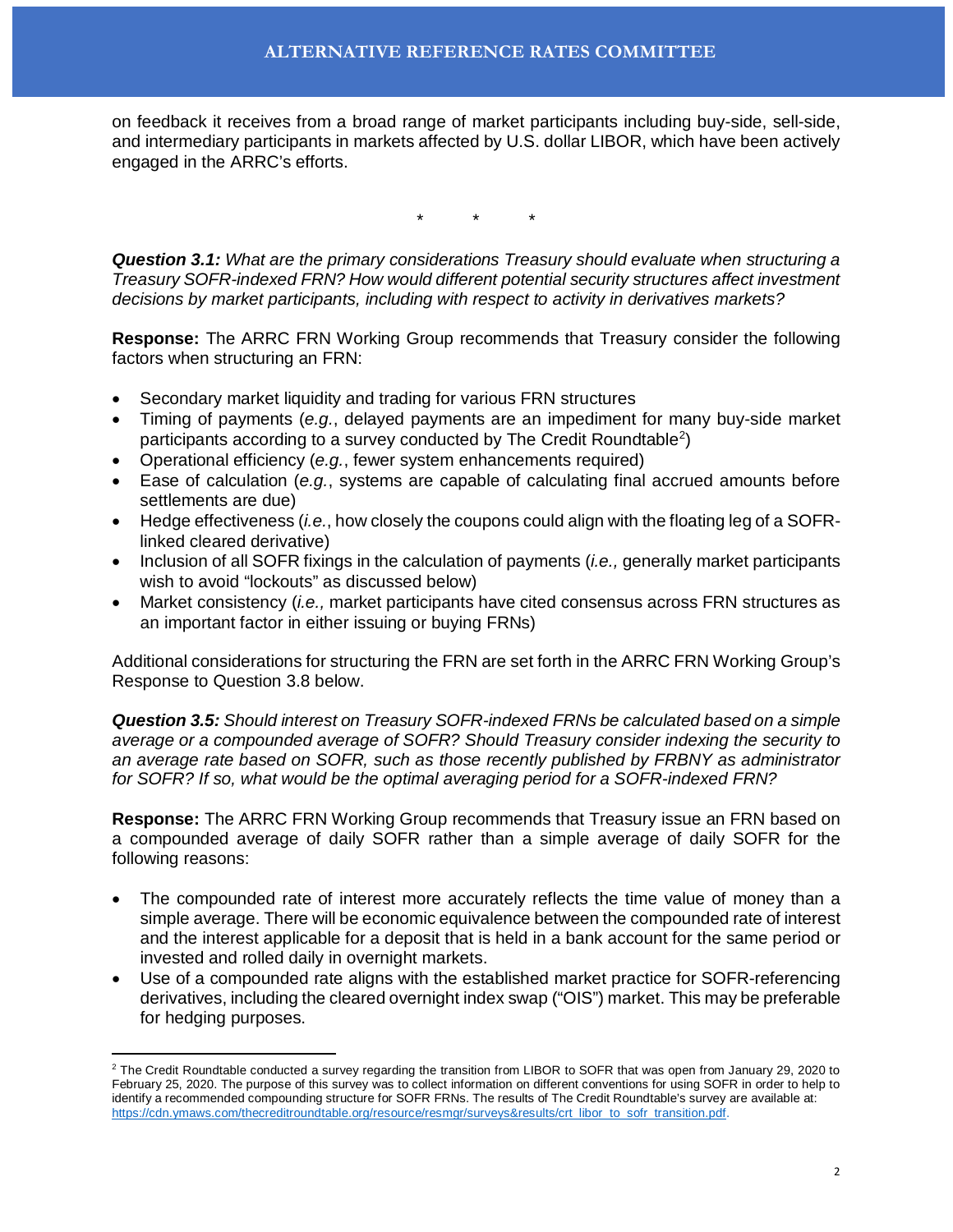- SONIA<sup>[3](#page-2-0)</sup> FRNs are compounded, therefore using compounding for SOFR may reduce the risk of international liquidity fragmentation.
- The potential additional complexity of calculating the compounded interest rate could be mitigated by use of the FRBNY's published SOFR index ("SOFR Index"), as discussed further below.

Most SOFR FRN issuances have thus far employed an "*in arrears"* framework using SOFR rates over the applicable interest period<sup>[4](#page-2-1)</sup> rather than over a prior interest period ("*in advance*"). Consistent with this existing market practice, the ARRC FRN Working Group recommends Treasury use an average of daily SOFR *in arrears* over a quarterly interest period because it reflects what actually happens to interest rates over the applicable period rather than a prior period. While it would be challenging to use the FRBNY's published SOFR averages in arrears given the set day counts, this could be accomplished by referencing the FRBNY's daily published SOFR Index that allows for calculation of compounded average rates over custom time periods.<sup>[5](#page-2-2)</sup>

The ARRC FRN Working Group recommends that Treasury use the SOFR Index to calculate compounded SOFR for its issuance for the following reasons:

- The SOFR Index could expedite the interest calculation process by enabling market participants to take the applicable rate from the FRBNY's website and apply it to a relatively simple formula. Issuances not using the index refer to a more complex mathematical formula.
- The SOFR Index assists with consistent determinations of compounded interest calculations involving non-business days and national holidays as well as rounding conventions.
- The SOFR Index provides third parties with an accessible method to validate calculations of interest payable.
- The SOFR Index assists with secondary market trading and calculation of accrued interest to date.
- Use of the SOFR Index by Treasury could encourage new market use of the SOFR Index for products that would like a more transparent means of referencing the compounded rate "in arrears" and could promote liquidity through the adoption of standard market conventions for FRNs.

*Question 3.6: What coupon frequency should be used for a Treasury SOFR-indexed FRN? Note that the existing 13-week T-bill FRN pays coupons quarterly. Would a semi-annual, or other coupon frequency be preferred? When during the month should coupon and principal payments be made?*

**Response:** The Working Group observes that quarterly coupons are generally consistent with most existing SOFR FRNs and believes this would likely be a market-accepted coupon frequency.

*Question 3.7: Should the index rate for a Treasury SOFR-indexed FRN reset daily, weekly, or at some other frequency?*

 $\overline{a}$ 

<span id="page-2-0"></span> $^3$  The Sterling Overnight Index Average "SONIA" is the Working Group on Sterling Risk Free Reference Rates' preferred successor for sterling LIBOR. For more information about SONIA, see [https://www.bankofengland.co.uk/markets/sonia-benchmark.](https://www.bankofengland.co.uk/markets/sonia-benchmark)

<span id="page-2-1"></span><sup>4</sup> Interest periods in SOFR FRNs are generally defined as quarterly from, and including, an interest period end date (or, in the case of the first interest period, the interest commencement date) to, but excluding, the following interest period end date (or, in the case of the final interest period, the maturity date or, if the notes are redeemed, the redemption date).

<span id="page-2-2"></span><sup>5</sup> The FRBNY is currently publishing three daily compounded averages of SOFR: "30-day Average SOFR", "90-day Average SOFR", and "180-day Average SOFR" in addition to a daily SOFR Index. The FRBNY's 30-, 90- and 180- day Average SOFR publications are more easily used "in advance" of an FRN interest period at this time. This is because such averages would become misaligned with interest periods when used "in arrears" if the interest periods, like most FRNs, are anchored to a particular calendar day (with a business day convention), such as the 15<sup>th</sup> day of the first month of the quarter.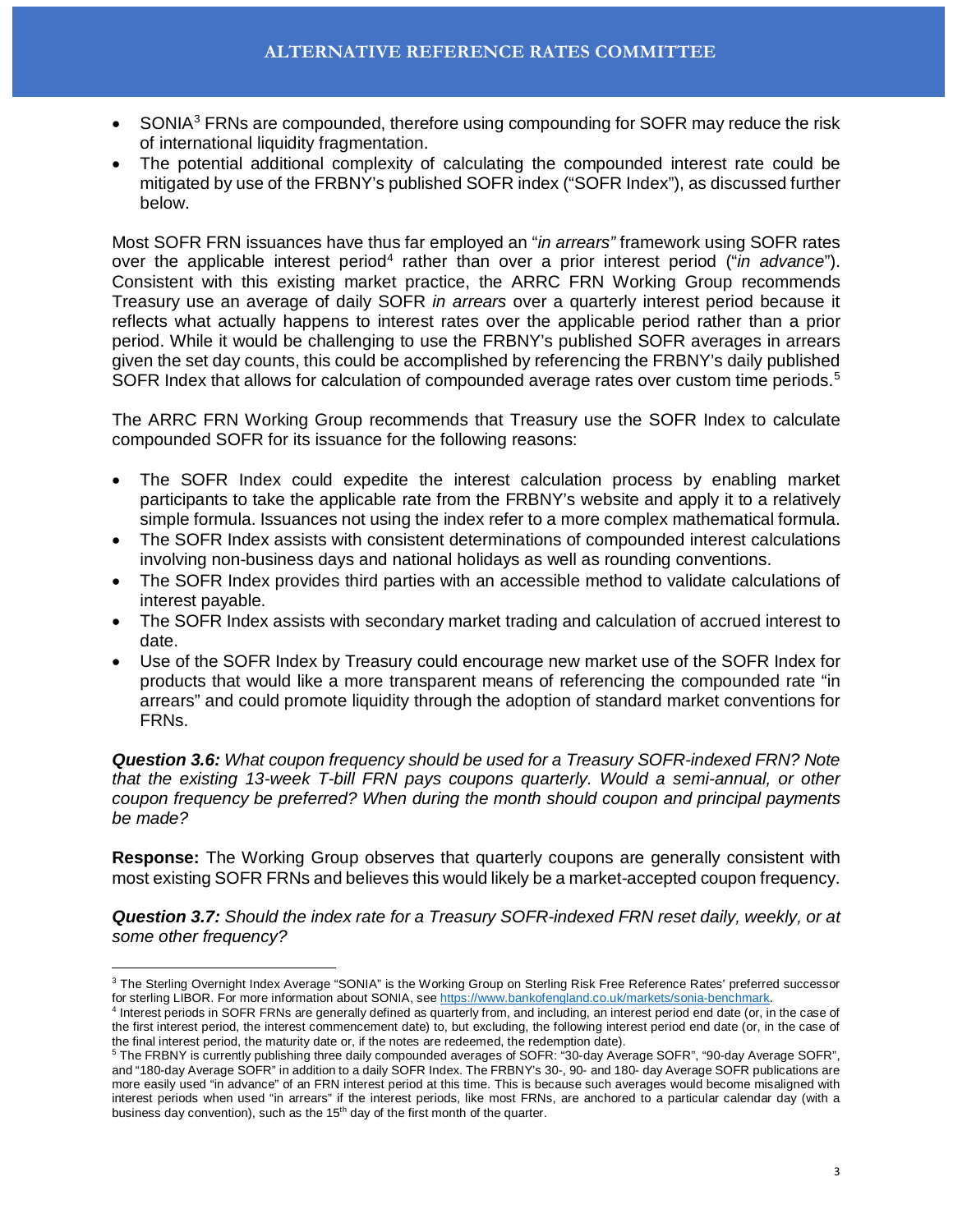**Response:** The ARRC FRN Working Group recommends daily resets (on U.S. Government Securities Business Days), consistent with most existing SOFR FRNs. The SOFR Index incorporates these daily resets.

*Question 3.8: Should a Treasury SOFR-indexed FRN incorporate a lockout (i.e., last k rates for an interest period set at SOFR k days before the period ends), a lookback or ''lag'' (i.e., for every day in the interest period, use SOFR from k days earlier), or a payment delay (i.e., coupon and principal payments made k days after the end of the interest period) in its structure? If so, what values would be appropriate for each attribute? Please explain relevant considerations for these features.*

**Response:** The ARRC FRN Working Group provides relevant considerations and notes below regarding the lockout, lookback and payment delay*.*

The ARRC FRN Working Group notes the following considerations regarding a *lockout*:

- A lockout repeats certain SOFR resets at the end of each interest period, therefore a meaningful number of SOFR resets in the life of the bond are being excluded from the interest calculation.
- This could be material to the extent that SOFR is volatile (e.g. the rate spikes on or before the days that are skipped or suspended at a prior rate).
- For this reason, the ARRC FRN Working Group recommends structures that do not utilize a lockout at the end of each interest period.
- As referenced above, market participants appear to disfavor the lockout convention.

The ARRC FRN Working Group notes the following considerations regarding a *lookback*:

- In the previously mentioned survey by The Credit Roundtable, 75% of respondents, who were mostly buy-side FRN market participants, expressed a strong preference for the "lookback with observation period shift" (as described below) over a "payment delay" structure. $6$
- A lookback allows parties additional time to calculate accrued amounts based on the SOFR rate published for a prior day, which is especially beneficial in the event that SOFR is temporarily unavailable or must be revised.
- A structure with a lookback avoids the need for a lockout and therefore avoids the risk of locking the rate on a date when the SOFR rate is unusually volatile.
- The use of a lookback also allows parties to calculate accrued interest for secondary market trades a number of days before settlement (*i.e.*, the day that accrued interest can be calculated depends upon the length of the lookback period).
- Using a lookback that also shifts the SOFR observation period has a number of benefits. With this structure, the period over which SOFR is observed is "backward-shifted" (*e.g.*, with a twobusiness day shift, the observation period would start and end two U.S. business days prior to interest period start and end dates). The backward-shift applies to both the daily SOFR rates and the weighting of those rates, so the SOFR rate and weighting are determined based on the day of the observation period rather than the day of the interest period.<sup>[7](#page-3-1)</sup> This ensures the appropriate weighting is assigned to each rate depending on its calendar day.

 $\overline{a}$ 

<span id="page-3-0"></span> $6$  The results of The Credit Roundtable Survey are available at:

[https://cdn.ymaws.com/thecreditroundtable.org/resource/resmgr/surveys&results/crt\\_libor\\_to\\_sofr\\_transition.pdf.](https://cdn.ymaws.com/thecreditroundtable.org/resource/resmgr/surveys&results/crt_libor_to_sofr_transition.pdf)

<span id="page-3-1"></span> $^7$  The weighting is intended to account for calendar days on which SOFR is not published and on most days, the weighting of a rate will be equal to "1," however a daily SOFR that represents a Friday during the Observation Period will generally be given the weight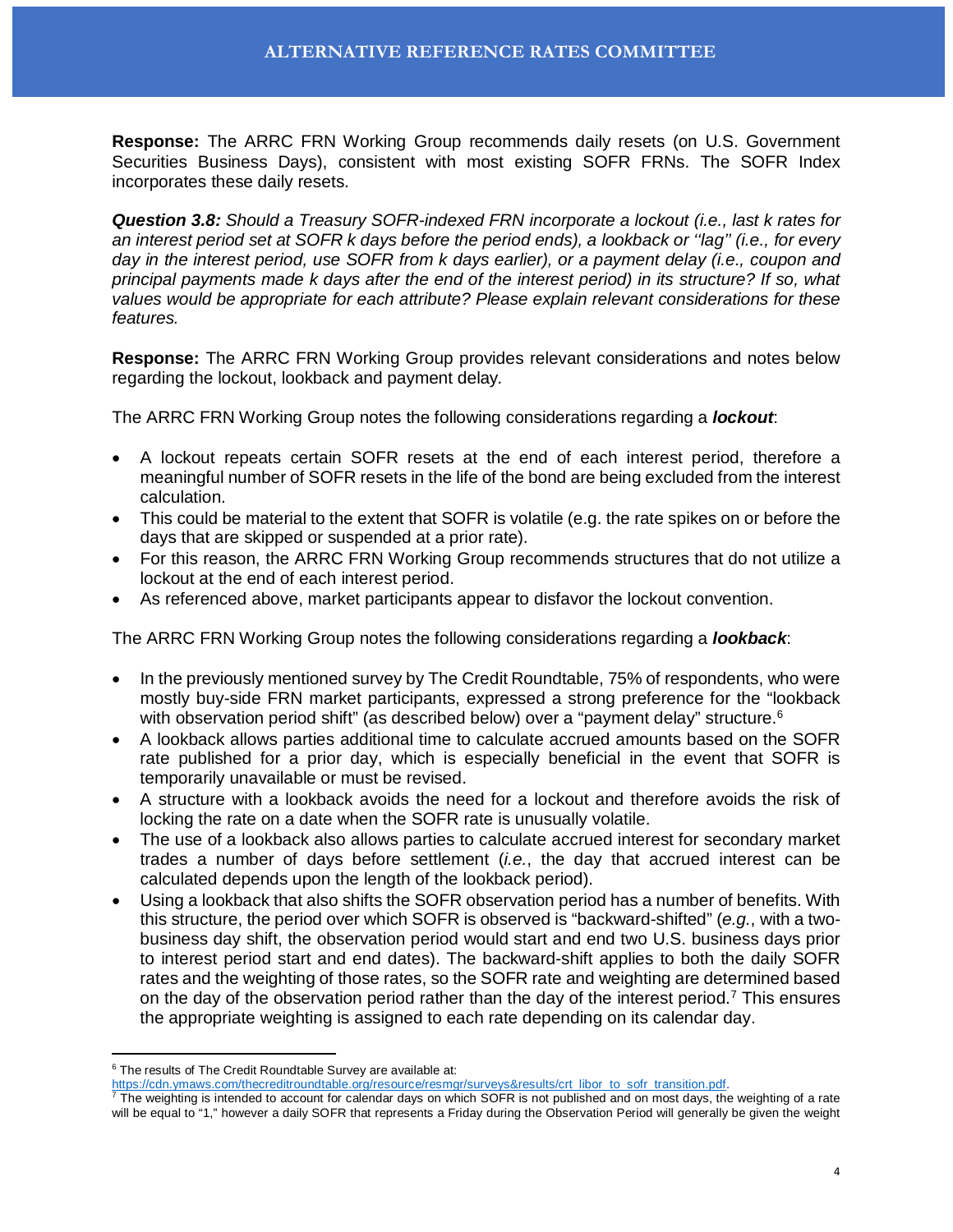- Because a lookback with an observation shift uses all SOFR resets (*i.e.*, it is not combined with any lockouts), parties can align FRN interest accruals with uncleared hedges that have established the same SOFR observation period.
- A lookback with a shifted observation period also ensures that the SOFR applied for weekends and holidays is consistent with the repo and swap market.
- In order to utilize the FRBNY published SOFR Index with an FRN that has a lookback, the lookback must be applied *with* an observation period shift. A lookback *without* an observation shift cannot use the SOFR Index.
- The ARRC FRN Working Group published sample key terms for an FRN that utilizes the twobusiness day lookback with observation shift structure within its publication in support of the SOFR Index.<sup>[8](#page-4-0)</sup>

The ARRC FRN Working Group notes the following considerations about a *payment delay*:

- The standard convention for derivatives referencing SOFR (the OIS convention) is a two-day payment delay, therefore an FRN with a payment day could align with cleared derivatives referencing SOFR, although parties could execute an over-the-counter swap with another convention.
- Accrued interest for secondary market trades with a payment delay cannot be determined prior to settlement. This could be addressed by implementing a separate convention (*e.g.*, a lockout), for secondary trading, however, this would mean that there is a different approach for accrued interest when trading compared to actual accrued interest earned by holding the notes.
- While it could be possible to use the SOFR Index with a payment delay structure, implementation is less straightforward because the last coupon period generally includes a lockout. Interest calculated for a period including a lockout cannot be calculated using the SOFR Index, but instead requires the long-form formula.

*Question 3.9: In light of FRBNY's data contingency procedures for the publication of SOFR, what contingency measures should Treasury consider incorporating into the terms of a SOFR-indexed FRN if SOFR, or an average rate based on SOFR, is temporarily unavailable or revised?*

**Response:** The ARRC FRN Working Group notes that generally FRNs provide that if the daily SOFR rate specified does not appear on a temporary basis, the SOFR published in respect of the first preceding day for which the rate was published should be applied. If the SOFR Index is not published on a temporary basis but the daily SOFR overnight rates continue to be published, the ARRC FRN Working Group suggests that the compounding formula be used to calculate the compounded rate over the relevant observation period. The ARRC FRN Working Group also notes the importance of including robust fallback provisions in the event that SOFR is permanently discontinued. An example of such permanent transition fallback provisions for SOFR are set forth in the ARRC FRN Working Group's publication titled, "Statement on Use of the SOFR Index."[9](#page-4-1)

*Question 5.1: What proportion of likely investors is currently operationally ready to purchase Treasury SOFR-indexed FRNs? For those investors that are not ready, what are the main impediments? How much lead time and investment would be required for additional investors to* 

 $\overline{a}$ of "3" (to account for Saturday and Sunday) and a daily SOFR representing the day before a holiday during the Observation Period will also be given a weight greater than 1.

<span id="page-4-0"></span><sup>&</sup>lt;sup>8</sup> See the Appendix to the "Statement on Use of the SOFR Index" at:

<span id="page-4-1"></span>[https://www.newyorkfed.org/medialibrary/Microsites/arrc/files/2020/Statement\\_on\\_SOFR\\_Index.pdf.](https://www.newyorkfed.org/medialibrary/Microsites/arrc/files/2020/Statement_on_SOFR_Index.pdf) <sup>9</sup> The fallback provisions are available in Appendix B at:

[https://www.newyorkfed.org/medialibrary/Microsites/arrc/files/2020/Statement\\_on\\_SOFR\\_Index.pdf.](https://www.newyorkfed.org/medialibrary/Microsites/arrc/files/2020/Statement_on_SOFR_Index.pdf)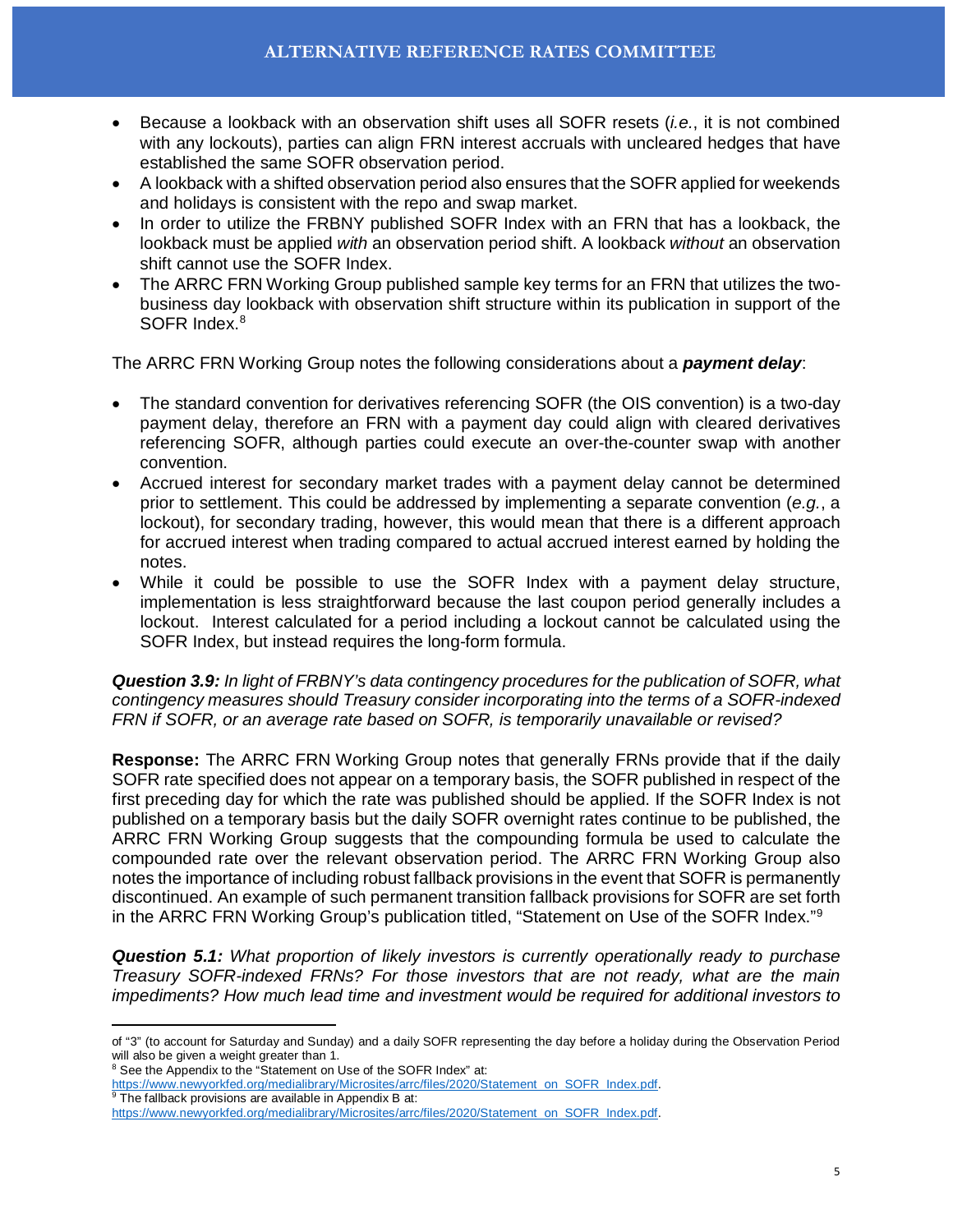*become operationally ready to purchase Treasury SOFR-indexed FRNs? Would any of the security structure choices mentioned in Section 3 above affect the operational readiness of likely investors?*

**Response:** According to The Credit Roundtable's previously referenced survey, about 86% of respondents, mostly buy-side market participants, indicated a willingness to purchase a Treasury SOFR FRN if available in the next few years.<sup>[10](#page-5-0)</sup> While some market participants may not be operationally ready for use of SOFR in FRNs, this survey response implies that many are planning to be ready. The ARRC FRN Working Group believes that the issuance of Treasury FRNs indexed to SOFR could help accelerate external vendor offerings and the internal system readiness of financial institutions to book SOFR-index securities. SOFR readiness by a small number of key vendors will be critical for many market participants.

*Question 5.2: To what extent would Treasury's issuance of SOFR-indexed FRNs advance the overall market transition away from U.S. dollar LIBOR? How would different market segments (e.g., FRNs, derivatives, business loans, consumer products) be affected by Treasury's decision to issue SOFR-indexed FRNs? What effect would Treasury's issuance of SOFR-indexed FRNs have on the overall market transition away from LIBOR beyond that caused by current issuance of SOFR-indexed FRNs by other issuers? Please provide specific details of the cause and effect relationships you expect.*

**Response:** A Treasury SOFR-indexed FRN could set a positive example for others to follow suit and reinforce the message that LIBOR is ending. Market participants have expressed a desire for standard structures to support a deeper market and to avoid multiple system enhancements. The FRN market may look to this Treasury issuance as an example, and it could therefore help create consensus around the appropriate structure that should be used for future SOFR FRN issuance. Nevertheless, even if the Treasury does not begin issuing SOFR linked notes at this time, we believe that the market for SOFR-linked FRNs will continue to develop as we move closer to the cessation of LIBOR and as market participants develop the necessary system enhancements.

\* \* \*

## **Disclosure**

 $\overline{a}$ 

This response has been prepared by the ARRC FRN Working Group for the purpose of highlighting to the Department of the Treasury the potential use of SOFR and existing market conventions. It is provided for informational purposes only and does not constitute a comprehensive outline of all relevant considerations. This statement is not intended in any way to mandate, prescribe or limit the ways in which SOFR may be used in new issuances. The extent to which any market participant decides to implement or adopt any recommendations, practices, or considerations discussed in this response is completely voluntary. Market participants, including those serving on the ARRC FRN Working Group, should make their own independent evaluation and decision about whether and how SOFR should be used in new issuances. Accordingly, nothing herein is intended to be binding on any market participant or give rise to any legal rights or obligations of the ARRC, each of which will decide for itself whether and to what extent to submit individual comments to the Department of the Treasury in response to the Notice.

<sup>&</sup>lt;sup>10</sup> The results of The Credit Roundtable Survey are available at:

<span id="page-5-0"></span>[https://cdn.ymaws.com/thecreditroundtable.org/resource/resmgr/surveys&results/crt\\_libor\\_to\\_sofr\\_transition.pdf.](https://cdn.ymaws.com/thecreditroundtable.org/resource/resmgr/surveys&results/crt_libor_to_sofr_transition.pdf)